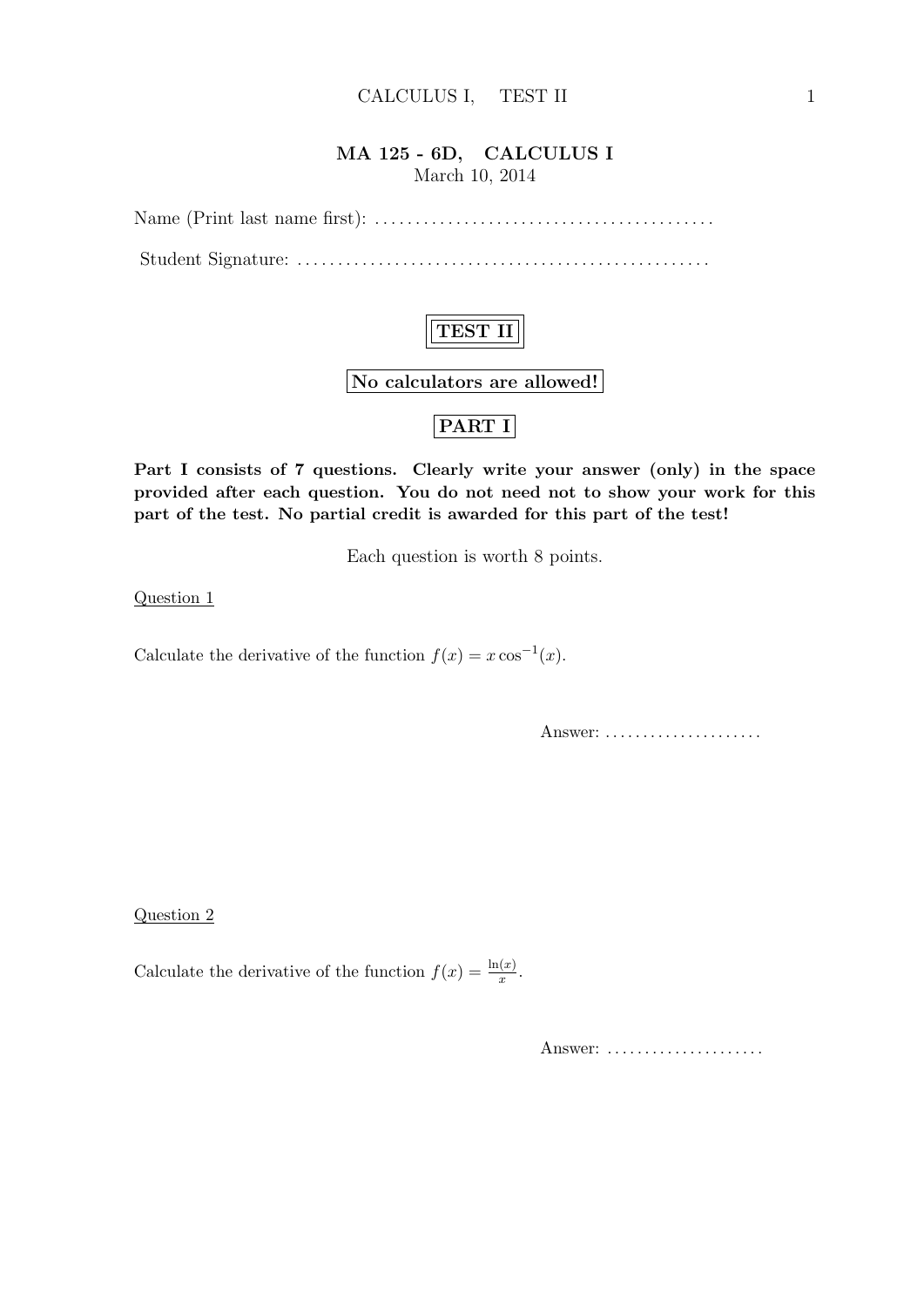#### Question 3

Calculate the derivative of the function  $f(x) = \tan^{-1}(x^3)$ .

Answer: ..................

Question 4

Calculate the derivative of the function  $f(x) = e^{x^2}$ .

Answer: ..................

#### Question 5

Calculate the derivative of the function  $f(x) = \ln(x)e^x$ .

Answer: ......................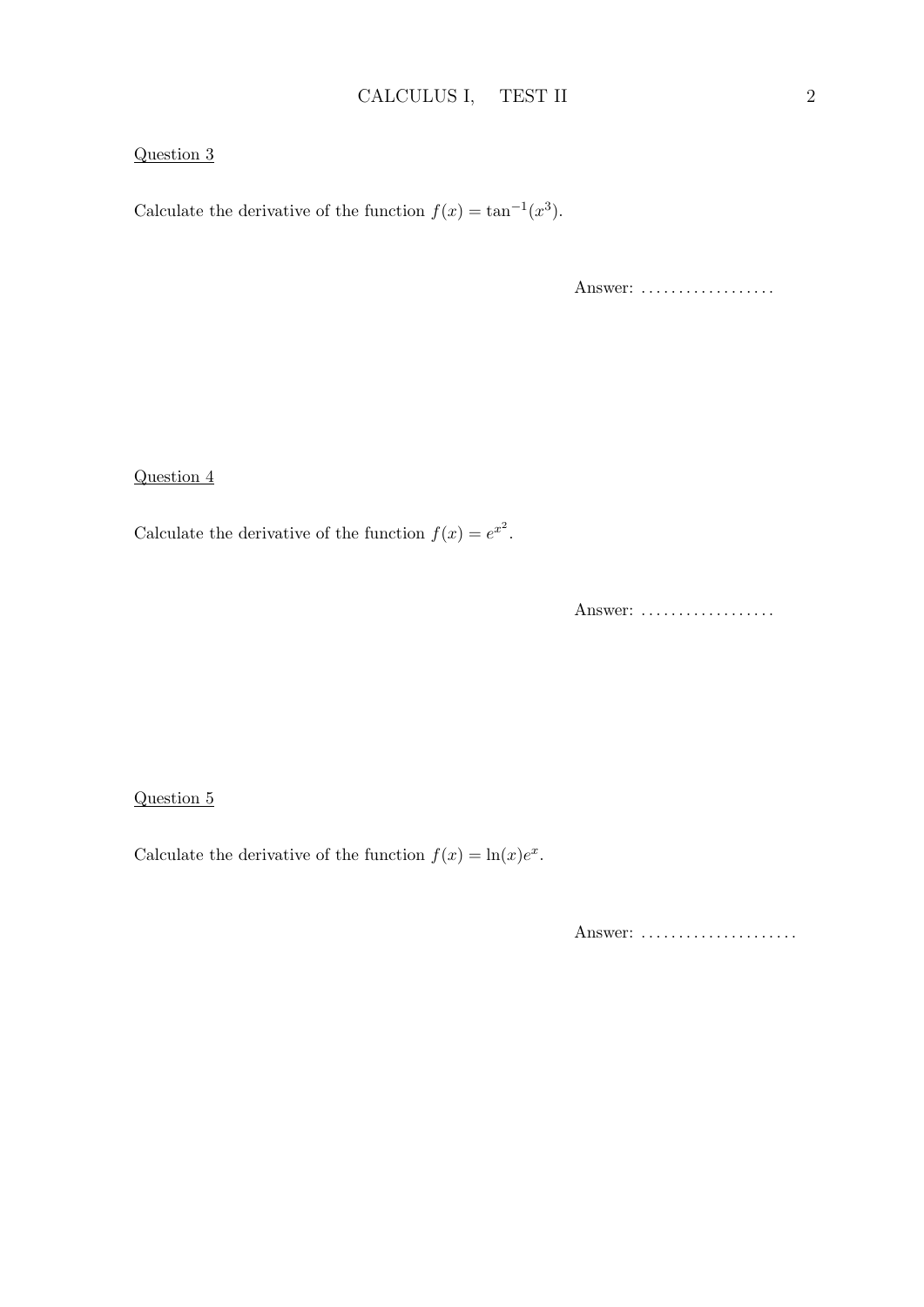### Question 6

Calculate the derivative of the function  $f(x) = \sin^{-1}(e^{-x})$ .

Answer: ......................

### Question 7

Calculate the derivative of the function  $f(x) = \frac{x^3}{\tan(x)}$  $\frac{x^3}{\tan(x)}$ .

Answer: ......................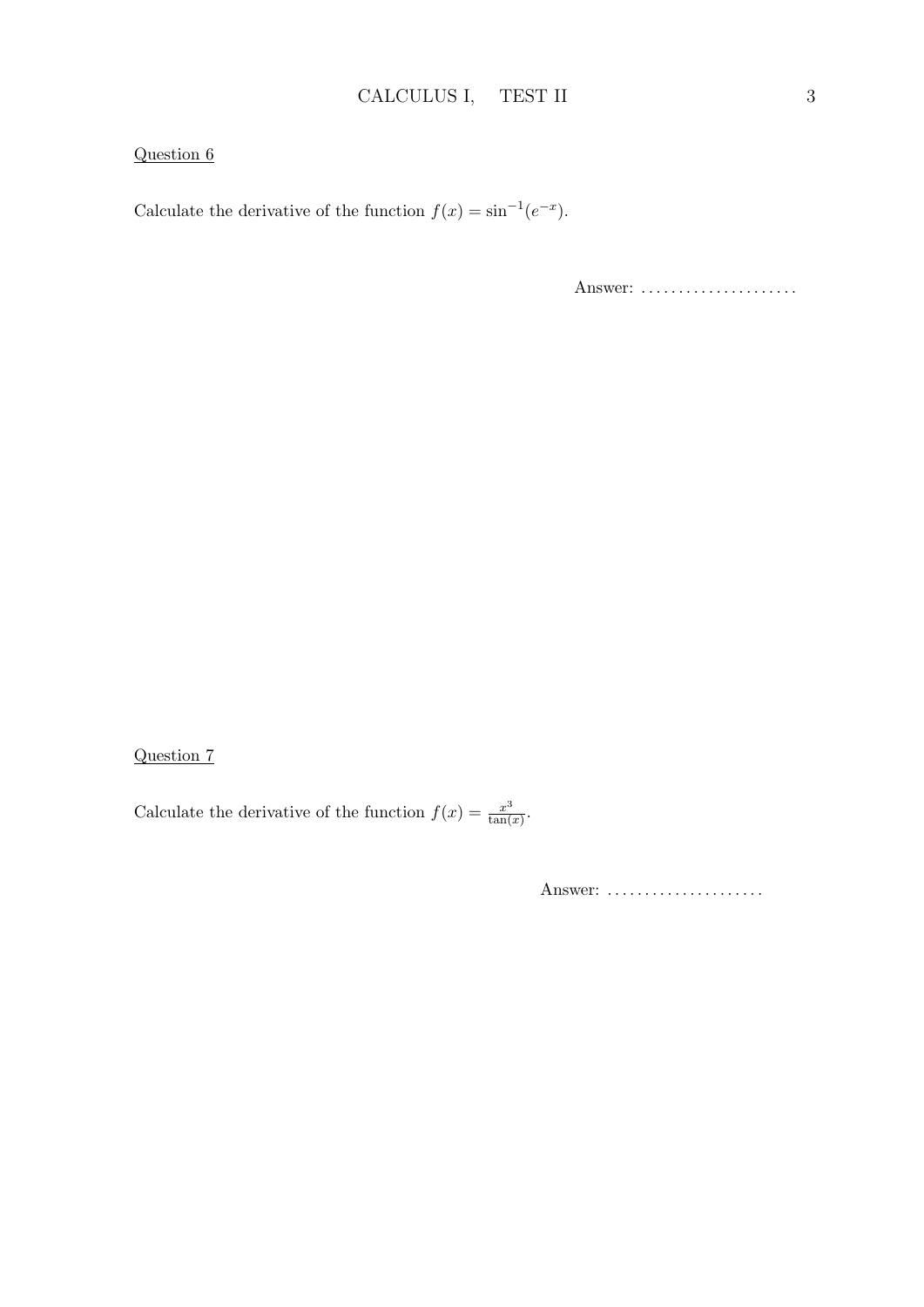### PART II

Part II consists of 4 problems. You must show your work on this part of the test to get full credit. Displaying only the final answer (even if correct) without the relevant steps will not get full credit.

Each problem is worth 12 points.

### Problem 1

(a) Using logarithmic differentiation calculate the derivative of the function  $f(x) = x^{\sin(x)}$ .

(b) Using logarithmic differentiation calculate the derivative of the function

$$
f(x) = \frac{(x^3 - 1)^5(x + 2)^8}{(x^2 - 7)^6(x - 2)^5}.
$$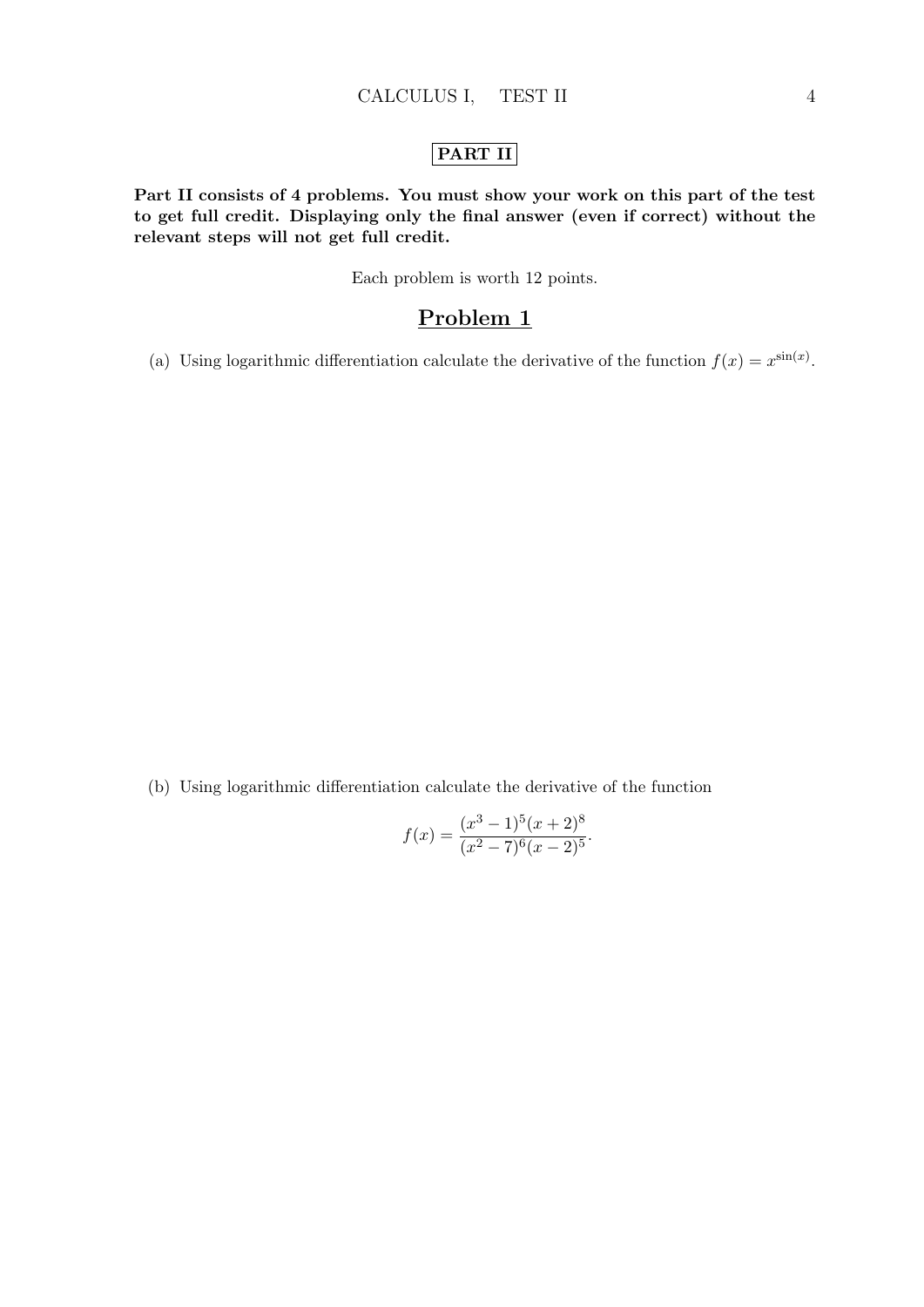# Problem 2

(a) Find the derivative of the function  $f(x) = \frac{x}{\cos(x)}$ .

(b) Using the result of the previous question find the equation of the tangent line at point  $x_0 = 0.$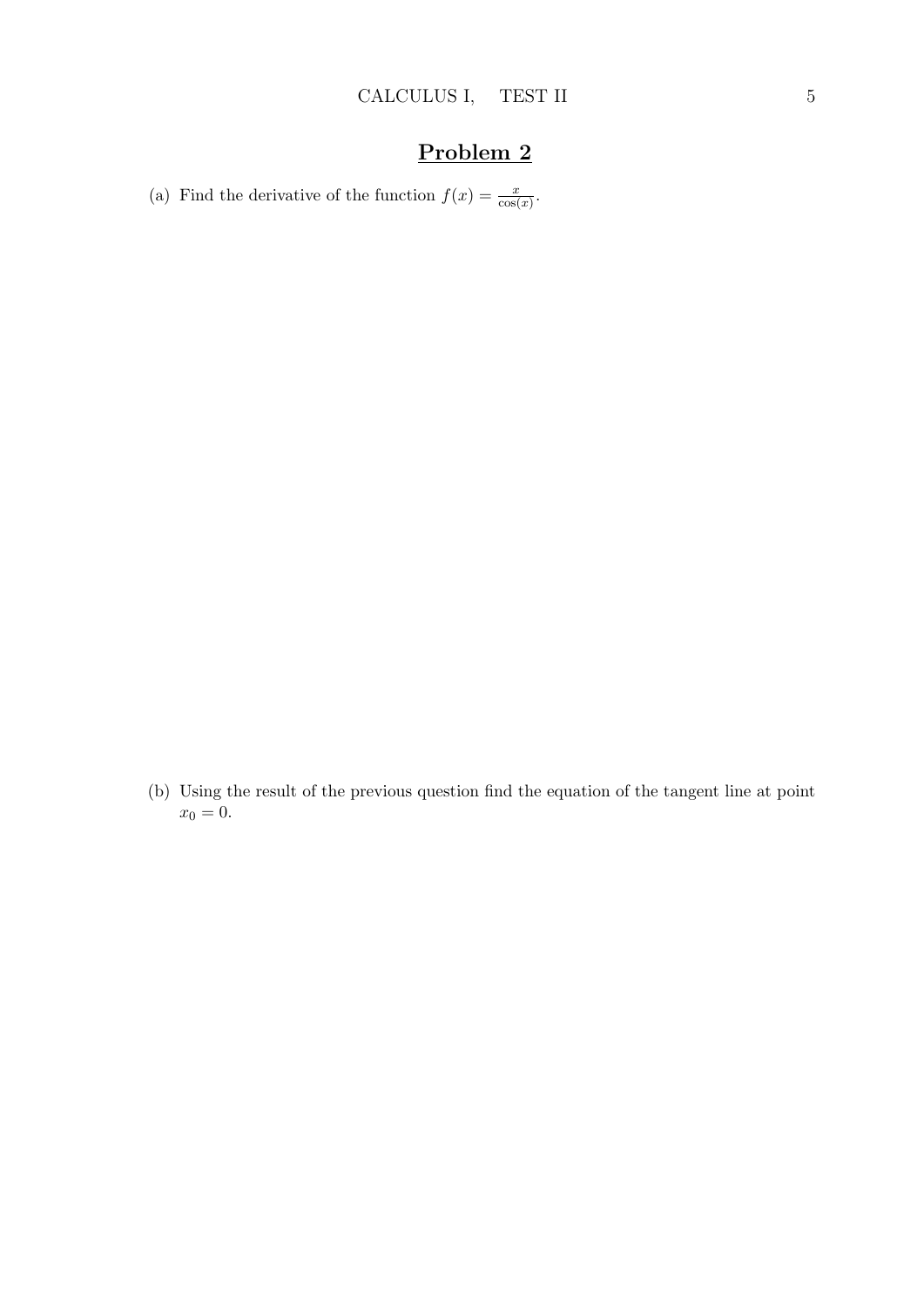# Problem 3

(a) Find the derivative of the function  $f(x) = xe^{-x}$ .

(b) Using the result of the previous question find linearization of the function near point  $x_0 = 0.$